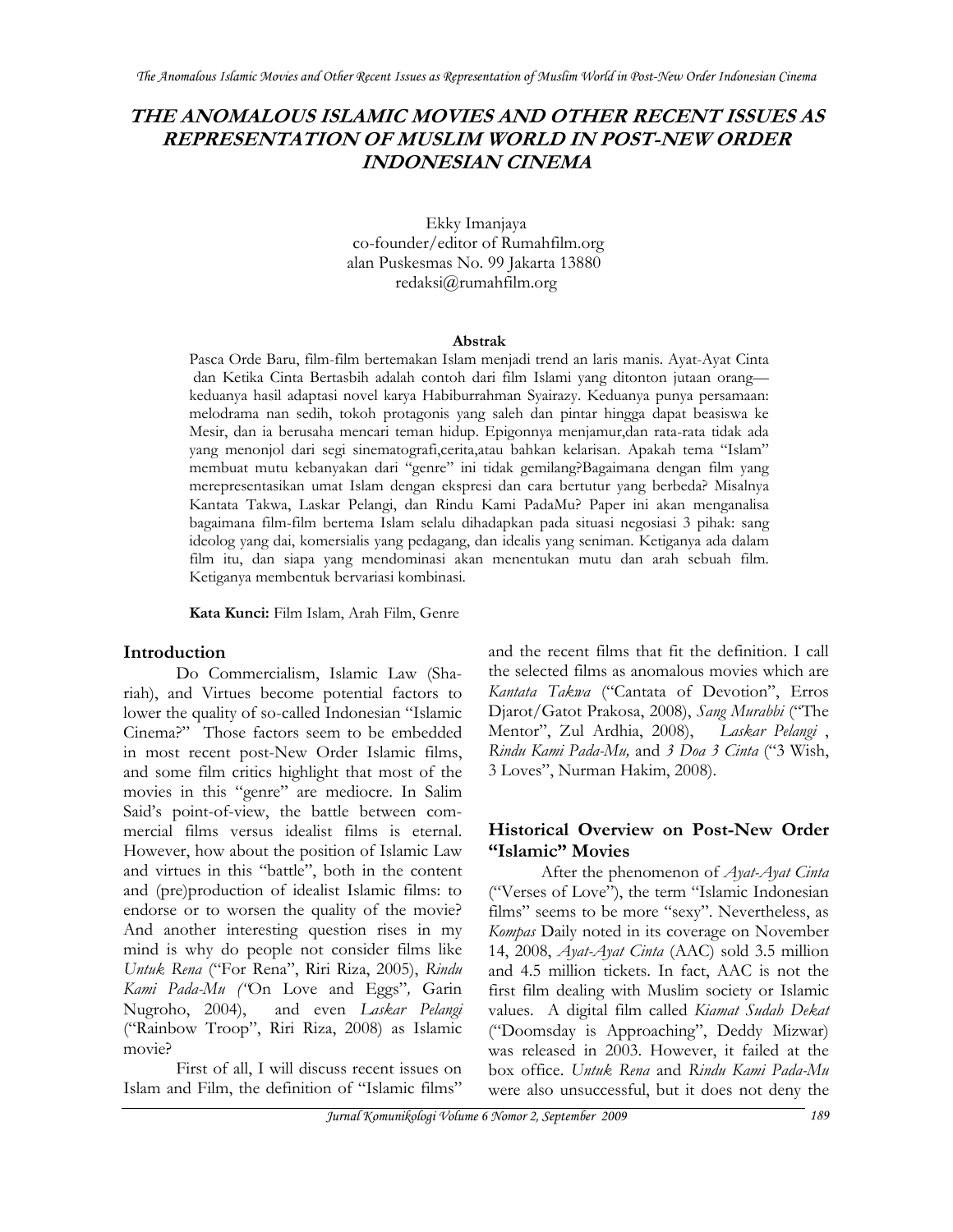fact that the content of both films are full with Islamic theme.

There are some films released right after AAC which is *Kun Fayakun* ("Be, and It Is" – the term God uses when He creates – Arabic) in April 2008, confirming the start of the new film trend. It is then followed two months later by *Mengaku Rasul* ("Claiming as Prophet"), in mid August *Syahadat Cinta* ("Testimony of Love") was then released. *Kun Fayakun* was released in April 17. As the initiator, the famous cleric Yusuf Mansur, claimed that the movie was planned before the entire craze about Islamic cinema. He aimed to get 1.2 million viewers, a seemly "rational" target compares to what *Ayat-Ayat Cinta* has achieved, but as proven later it was too difficult to be fulfilled.

*Mengaku Rasul* was produced by Starvision, an old film company that is led by another Pakistani producer (he refused to be mentioned as Indian), Chand Parvez. He chose Helfi CH Kardif, a filmmaker with experience in making thrillers and mysteries, to helm the movie. The narrative is pretty much closer to the mystery genre than drama; but, to make the movie has more Islamic look, two different clerics opened and closed the film by preaching which each about the dangerous of people claiming as new prophets. The movie survived in cinema for several weeks with perfect timing which was at the peak of controversy of *Ahmadiyah* community, a Muslim organization with members believing that their spiritual leader is a new prophet.

The next was *Syahadat Cinta* in August 2008. This film is adapted from another Islamic novel with the same title. Unlike *Ayat-Ayat Cinta*, the pre-production process was not long enough. It was probably because the decision to produce the film was taken just after the success of *Ayat-Ayat Cinta.* Surely, this suspiciously speedy process took effect on the quality and the adaptation process from the thick novel to the film did not prepare the movie to easily convey the book messages. The story ends with the main character exits the traditional Islamic education system to criticize the traditional institution of Islamic education. In this film, the love story part takes over and dominates the narrative. The characters are too many and the sub plots do not support each other. The converting scenes are done not

in sensitive way, strengthening the impression that Islam is above other religions. Undermining the love triangle parts and I see the movie tells the story of a personal quest for spirituality in Islam.

On the other hand, there are some groups that react strongly toward AAC. As reported in *Madina* magazine (no. 04/Th 1/April 2008), one of them is Lukman Hakim who writes regularly on his blog http://ruanghakim. wordpress.com. He wrote that buying ticket to watch the movie is just like buying ticket to hell. He also mentioned that cinema is a place to *ikhtilat*, to mingle between boys and girls (non-*mahram*, no direct blood relation) without borders (*hijab*), that watching movies is a useless and pointless activity, and, and the basic of cinema is painting (thus, forbidden in Islam).

The need to fit everything in daily life with Islamic laws occurs in film industry. There are some movements who made manifesto on fiqh and cinema. Shariah and fiqh are the first priorities. Thus, they try to find the way out of the problem when there is one; for example a scene about husband and wife hugging, but in the real life they are not the real couple (thus, they are not allowed to do so). Every little thing should be fitted with Islamic laws. However, other Muslim directors have different opinion; for instance, Deddy Mizwar who says that it is the filmmaker's duty to find out other new film language. Similar to Iranian directors, in a personal interview, Mizwar underlines that "Shariah and Fiqh create a room of creativity to seek alternative new idioms and the art of storytelling". Mizwar gives example that it is a cliché and old-fashioned way for an unmarried couple to hug for showing their feelings. "But I did not do it! So, I create a scene where the main male character speaks out his mind with: "If Shariah allows me, I will take ablution water with your tears…". Another example, in his TV serial, he and Zaskia Mecca (acted as father and daughter) should hug each other for logical reasons. "But I went to mosque, and when Zaskia found me, I was there remembering God. So, she can not hug me", he added.

Ustadz Abu Ridho, one of Islamic leader from *Partai Keadilan Sejahtera* (PKS, Welfare Prosperity Party) and an advisor of *Fatahillah* (Chaerul Umam/Imam Tantowi, 1997), just smiled when I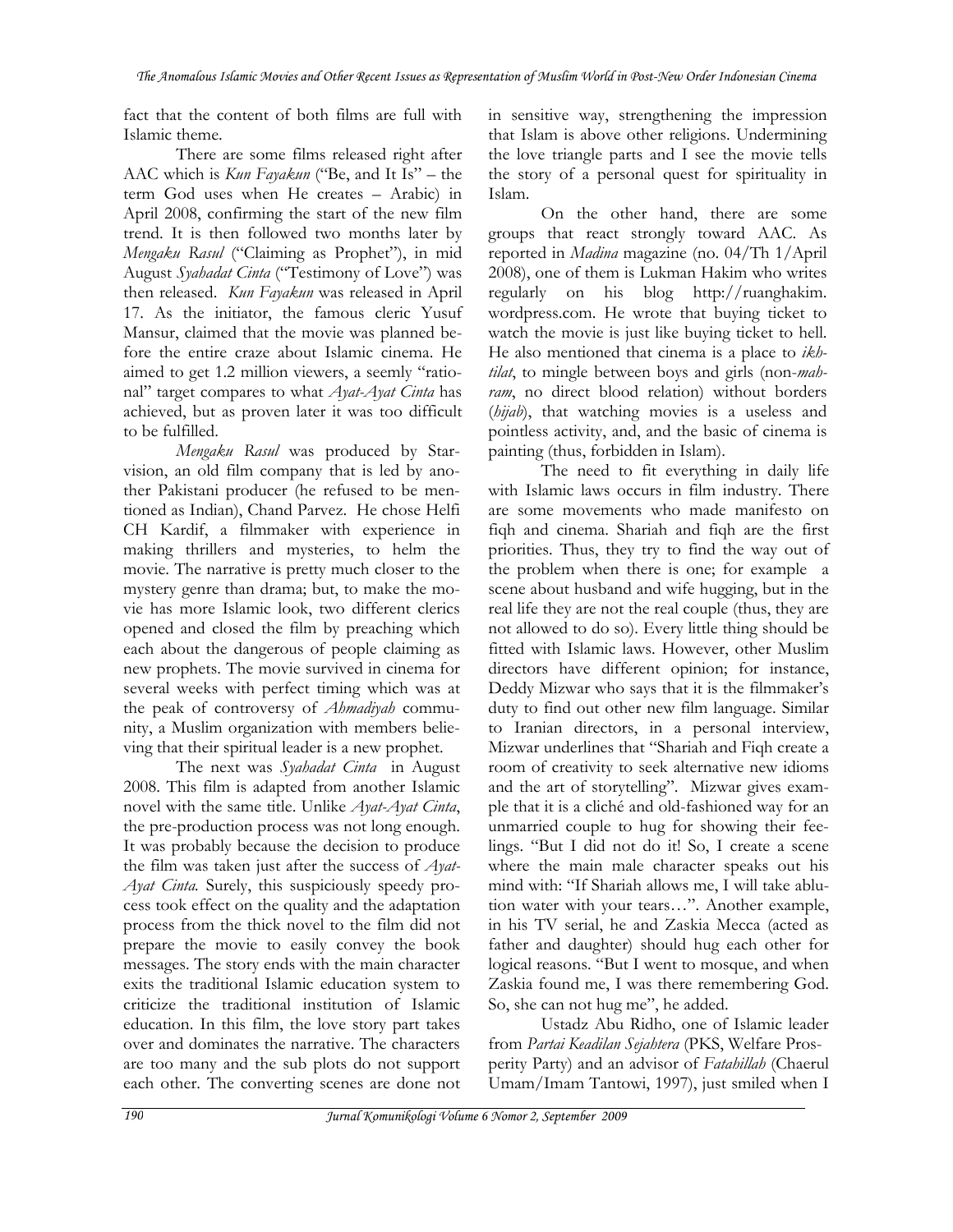told him about the manifesto. "That's fiqh approach. If we use Tauhid approach, everything will be clear. In short "virtues are the limit", he said. He just finished becoming one of the advisors for *Ketika Cinta Bertasbih* (KCB, "When Love is Glorifying God"), the so-called "Mega Film" which is another adaptation of Habiburrahman "AAC" Syairazi's book and directed by prominent Muslim director Chairul Umam.

 KCB is another interesting case. In my opinion the filmmakers want to show the audience that "it is the real Islamic film". They created a TV show for audition; which was a casting for actors/actresses to be fitted with Islamic values embodied in the fiction's characters. It was held for three and a half months in 9 cities, and the grand final was screened live in 14 September 2008. The juries were prominent Islamic figures in art and entertainment, such as Neno Warisman and the novel writer himself. The actors-wannabe should be able to read the holy Quran fluently and apply Islamic values in daily life.

The above phenomenon reminds me of one element in Neorealism. When discussing on *Paisa*, Bazin writes that in neorealist films, the use of nonprofessional actors is naturally chosen for their suitability for the part, either because they fit physically or because there is some parallelism between the roles and their lives (Bazin 1972). Bazin also emphasizes that, besides the faithfulness to everyday life in the scenario, the truth to his part in an actor is simply the basic materials of the aesthetic of neorealist films (Bazin 1972: 25). And the using of both professional and amateur actors who have the same job in their real life is an attempt to be closer to realism. As Bazin underlines:

The technical inexperience of the amateurs is helped out by the experience of the professionals while the professionals themselves benefit from the general atmosphere of authenticity (Bazin 1972: 24).

The different is, in KCB, the producers and director try to find some parallelism between the roles and their Islamic attitude. Amrih Widodo highlights this as an attempt to negotiate between Islamic values and film industry, and the pre-production process is as important (or perhaps more important than) as the production

and the content of the film itself. The term "negotiation" will be further discussed later.

### **Commercialism vs. Idealism**

This part will discuss the term of "commercialism", "Idealism" and also "ideological approach" stated in the first paragraph. Salim Said writes that there are two groups of filmmakers in Indonesian cinema, adopted from Andrew Tudor's theory of genre and movement. The first group is the commercial filmmakers who make movies for commercial gain. The second group is the idealistic filmmakers who make films based on desire for self expression and want to portray the actual face of Indonesian on screen (Said 1991: 6). According to Said, commercial filmmakers produce films as "merchants of dreams" (Said 1991: 3). They use the formula which is bind the films with sex, wealth, violence and exaggerated sadness. Pioneers in this group were the Chinese traders. Their film productions focus on quantity, not quality. As Said writes: When movies are treated as merchandise the determining power in the production process is in the hands of capital owners. Directors, who as artists should be the decisive element, are generally subject to the impulses of the financial backers... how can we expect quality movies from such subordinated directors?" (Said 1991: 10-11).

Most films only show dreams, wishes or obsessions, instead of representing what the filmmakers think and feel of the reality (Said 1991: 121). In short, most of the films are unrealistic and failed to picture the social problems of Indonesian people. Some film critics, scholars, and journalists like Karl Heider and Krishna Sen agree with Said.

In Rumahfilm.org, I wrote historical overview in order to show some clear and distinct differences that can be seen between the commercial and idealistic groups of filmmaking. The commercial group makes films for pure entertainment and commercial purpose only. The idealistic group believes that films are media of expression to voice their mind and thought. The commercial group concerns with the quantity whereas the idealistic group focuses on quality. The commercial group follows and feeds the need of the market, while the idealistic group tries to educate and enlighten the spectators. In many cases, both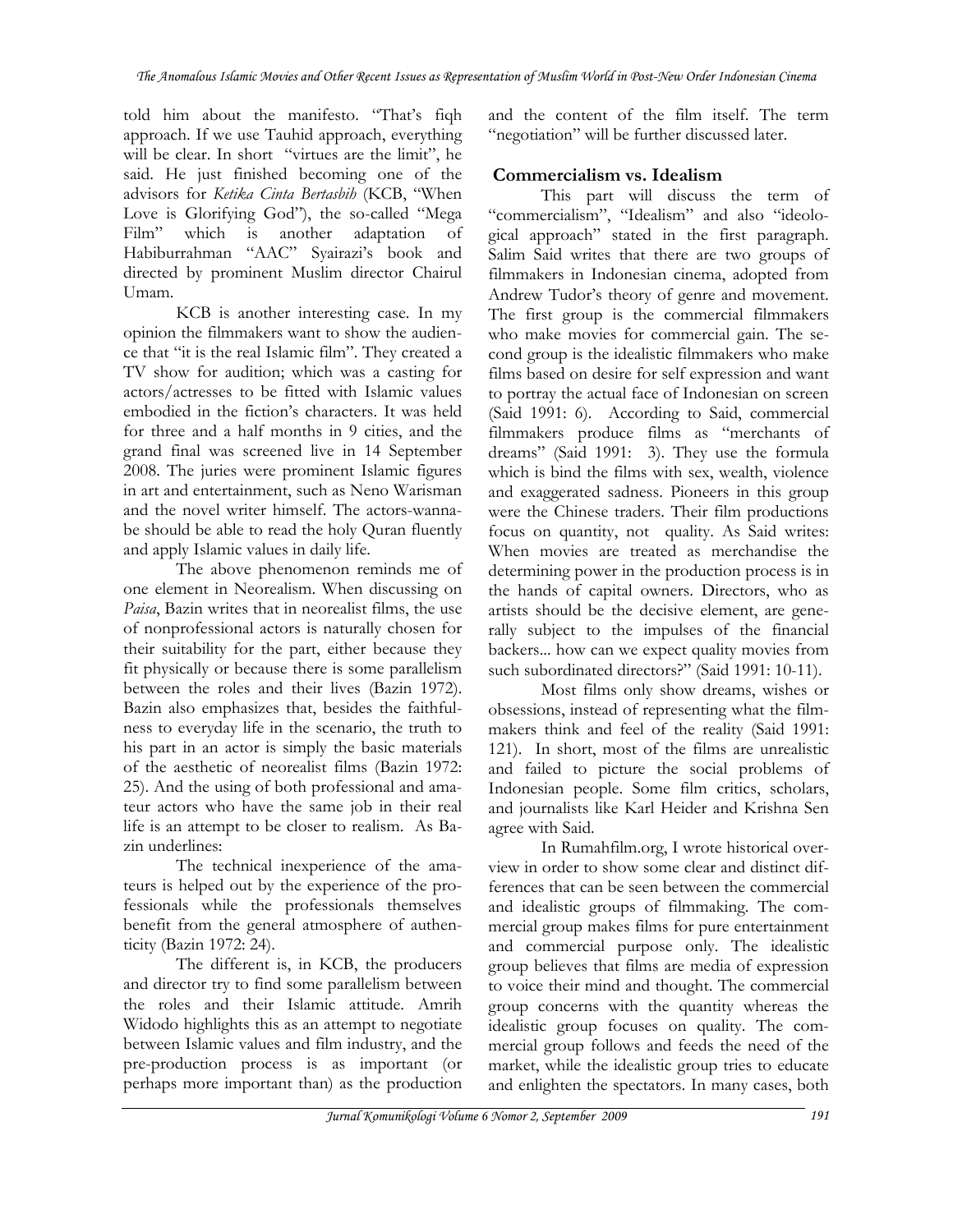groups use Hollywood's style and genre formula. In fact, still, the commercial group is marketdriven and the idealistic group is idealism-driven.

Teguh Karya also has dichotomies similar to Said's two groups of filmmaking. There are those, like Usmair Ismail, who wanted to follow serious works (Karya mentions Pudovkin's and Eisenstein's as the ones followed by the idealistic group); and those who made films based on the patterns that were practised in commercially succesful India and Hong Kong industries (Sen (ed) 1988: 6).

In short, I already discussed the eternal battle between commercial group and idealistic filmmakers. In Rumahfilm.org, I also underline that there are some trials from post-New Order filmmakers who want to combine the two groups, such as *Laskar Pelangi* and *Naga Bonar Jadi Dua* (Deddy Mizwar, 2007). Another question occurs on where is the position of Islamic values/laws?

# **Finding definition**

It is not easy to formulate the fixed and official definition of "Islamic film". Eric Sasono put a condition that an "Islamic cinema" must bring positive sentiments to Islam. He suggested that these sentiments can be delivered through two means. The first is through propagation the teachings of Islam, which is assumed to be able to modify the viewer's attitudes by giving a better understanding of the religion. The second is through audiences' emotional connection to Islamic values represented in character development. The prominent Indonesian literature critic Goenawan Mohammad provides a way when he splits two main tendencies in the Indonesian Islamic literature context; one is to put religious life as setting (parallel with the common definitions of religious cinema), and the other is to put religion as the solution. This "religious solution" hints the existence of problems in each plot. Thus, to detect development in characters' religious values, righteousness, attitude, evilness avoidance, or faith within these film narratives, I attempt to identify problems and (whenever available) solutions in each movie's plot.

Personally, there are two kinds of definition. First, I made an adaptation from Kuntowijo's *Ilmu Sosial Profetik* (Prophetic Social Sciences) and *Sastra Profetik* (Prophetic Literature), and I call it as "prophetic film". Elaborating one verse of holy Quran on the best ummah (*Khairu Ummah*), Kuntowijoyo mentions three elements that should be embodied as one package in prophetic film which is *Ya'muruna bil ma'ruf* (enjoining what is right; brings viewers to righteousness), *yanhauna 'anil munkar* (forbidding what is wrong; avoids evilness) and *tu'minuna billah* (to develops the viewer's faith of God in Islamic way). In Kuntowijoyo's term, respectively is liberation-humanization-transcendence. In *Maklumat Sastra Profetik*, he writes "Prophetic Literature is Literature which follows the tradition of the prophet, and has tendency to imitate The Prophet's manner, and have courage to deal face to face with human being and social realism, and criticize them". In *Selamat Tinggal Mitos, Selamat Datang Realitas*, Kuntowijoyo strongly states that "literature and popular art should be 'loyal to realities' and has social function (p 16- 17).

"Early at this century, didactical literature are used to spread work ethics, to erase drugs, to depict the criminal forced-marriages, to destroy usurers (rentenir), etc. today literature has lost that kind of social function, and they do not want to be prisoned by realities and refuse to become agent of culturalization (p 16)". But, in this context, we will apply one of the "subgenre" of Prophetic Film theory which is the representation of Muslim world, depicting Muslim community with their own symbol, culture, traditions, and discourses.

# **Three typologies**

As mentioned earlier, Said highlights two groups in Indonesia's filmmaking. First is the Idealist group and Second is the Commercial group. I try to apply this theory related to Islamic film.

The idealist filmmakers make films as art and social media to express share their feelings and thought. However, it does not particularly or automatically deal with Islamic issues, but once it relates with Islamic issues, they will try to find the best way in best quality. Here, the director functions as an artist. In Islamic term, this group is close to "Islam Kultural" group.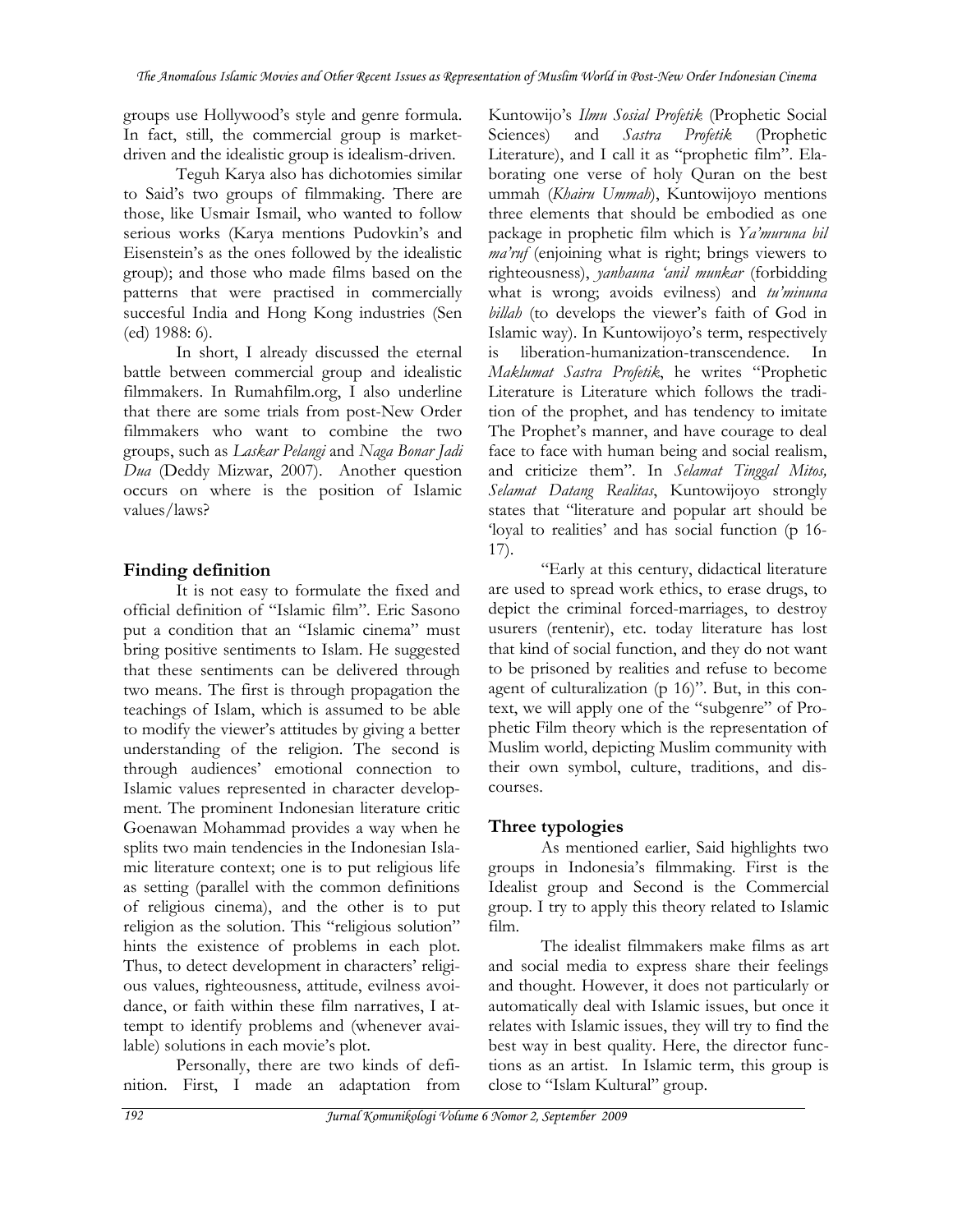*The Anomalous Islamic Movies and Other Recent Issues as Representation of Muslim World in Post-New Order Indonesian Cinema* 

### **Kantata Takwa: Manifesto: 15.51 - 19.30**

Commercial filmmakers, at glance, seem to care with the audience, but they prefer to follow audience's tastes, thus no idealistic purposes to strengthen the quality. Therefore, in such films, the spectators can see and feel banal stories, verbalism, and some of my friends call those kinds of movies as "very sinetronic" (*Sinetron* is Indonesian soap opera). In *Sinetron*, most of the directors treat their film as an economical commodity, and the producers take control on everything. Usually the films are three-act scriptwriting, easy to guess, follow the market's taste, banal stories, and verbalism. Commercially success is the main purpose. The filmmakers are the sellers, merchants, and vendors.

Hence, where is the position of Islamic laws and values? In a way, those are the keywords and the main to build "Islamic movies". But in this paper, Islamic movement in filmmaking world is those who hold Islam as the ideology. Shariah, fiqh and *dakwah* (preaching) are the main purposes. Thus, in these kinds of films, there are so many verbalisms and Islamic preaching (evangelism). The filmmakers are the preachers (*da'i*), the *mujahid*, and the *faqih*.

|                      | Main purpose                                                     | The<br>filmmakers        | Priority                                          |
|----------------------|------------------------------------------------------------------|--------------------------|---------------------------------------------------|
| Commercialism        | To sell and market economical<br>commodities                     | of<br>Merchant<br>dreams | Profit                                            |
| Ideological<br>Islam | To spread <i>dakwah</i> (preaching), to<br>obey shariah and figh | Da'i, Faqih              | <i>Dakwah</i> , the virtues/values<br>οf<br>Islam |
| Cultural Islam       | Tо<br>feeling<br>the<br>express<br>and<br>thought                | Artist                   | Aesthetic and (Substantial<br>idea-sharing        |

From here we can see why movies by Garin Nugroho or Riri Riza are not considered as "Islamic films" by Muslim society or even common people in Indonesia, even though films like *Rindu Kami pada-Mu, Untuk Rena*, and *Laskar Pelangi* are full with Islamic values and representing Muslim society. In the term of Abdurrahman Wahid or Bachtiar Effendy, this third party is closer to "Islam Ideologi" (Ideological of Islam), and the idealist filmmakers are similar with "*Islam Kultural*" (Cultural of Islam)--the ones that choose substantive matters than surface forms, meaning than symbol, and inclusivism than sectarianism.

Of course Idealist-Commercial-Ideologist groups can negotiate each other in some variations. The three elements can unite in one film, in extreme way we could imagine if Garin Nugroho (the most uncompromising director) sits with Abu Bakar Ba'asyir (the leader of "*Islam Ideologi*") and Manoj Punjabi (one of the producers that belong to commercial group), as the result what kind of film will they make? Therefore, there is a negotiation process. Who will dominate? Who does play the most important roles?

There are some derivations:

1. Idealist-Commercial; there are some films achieved this level: *Laskar Pelangi*. In a way, *Rindu Kami* tried to do the same, since this is the most communicative film that Garin Nugroho ever made. *3 Doa 3 Cinta* (3D3C) also fits with this group. 3D3C is probably the first films that picture pesantren world after 9/11 events, and directed by the real *santri* (person graduated from *Pesantren*). Thus from the first time, "the insider" (*santri*) made a film about his own world (comparing with Chairul Umam/Asrul Sani's films--*Al-Kautsar* ("The Great Comfort", 1977), *Titian Serambut di Belah Tujuh* ("A Bridge As Wide As a Hair Divided Into Seven", 1982) and *Nada dan Dakwah* ("Tone and Commune", 1991), who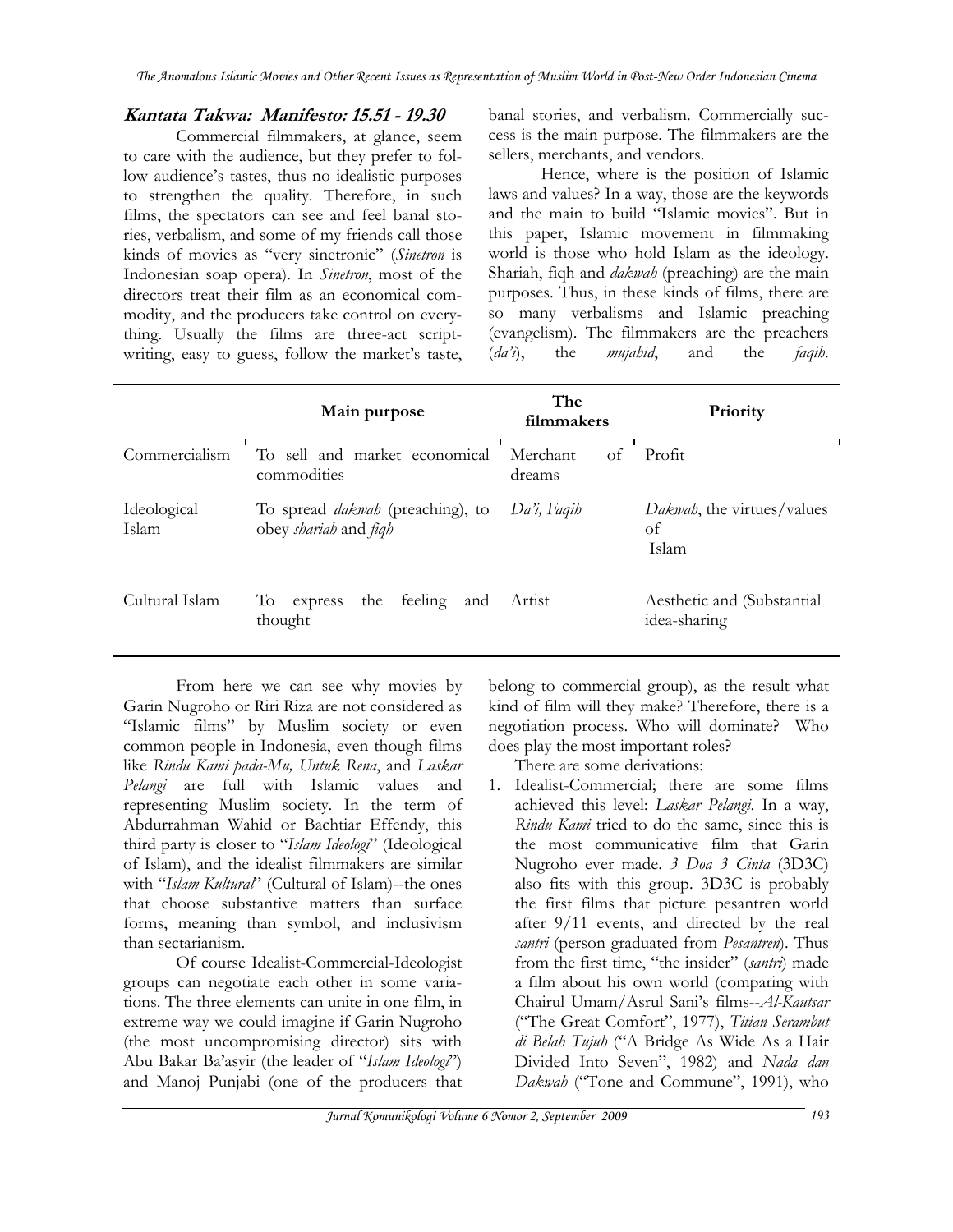always depict outsider's point-of-view (usually from other island or from big city) on Pesantren.

2. Idealist-Ideologist: *Sang Murabbi*. It is not a three-act story (thus, against commercialism), distributed in DVD and VCD and for the time being avoiding cinema screening. Released in October 2008, it is a long feature biopic about the late charismatic cleric Rahmat Abdullah, *Sang Murabbi*. Right now Ardhia, the director, is thinking to make an extended and "non *PKS* viewers friendly" version as well as preparing a proposal for special male and female separated seating arrangement in conventional theatres**.** 

In some level, *Kun Fayakun* belongs to this group.

3. Commercial-Ideologist:

4. Idealist-Commercial-Ideologist:

AAC belongs to this group, but commercial group dominates the percentage, since the film stays away from the main idea (the quest for spirituality) and gives more portions to melodrama (including excessive scenes on polygamous life, which are not the main plot of the novel).

I believe it is a "mission impossible" to do such film. Or probably it isn't? Perhaps KCB, the "Mega Film"? In some level, *Kiamat Sudah Dekat* tends to fit the group but it failed commercially.

- *5.* Pure Commercialist: *Syahadat Cinta, Mengaku Rasul*
- 6. Idealist: *Kantata Takwa* excludes all of the variations; it is a pure idealist film.

### **Anomalous films**

There are some films I call "anomalous":

- 1. L*askar Pelangi* is both commercially and critically success; one of very rare cases.
- 2. *Rindu Kami:* the most communicative film by art-movie director Garin Nugroho. It is also rare that Garin chose Jakarta as background setting.
- 3. *3 Doa 3 Cinta*: the world of pesantren from the perspective of internal's eyes (*santri*).
- 4. *Sang Murabbi*: ideologist: no compromise.
- 5. *Kantata Takwa:* idealist, no compromise.

### **Conclusion**

|                      | Main purposes                                          | The<br>filmmakers        | Priority                                   |
|----------------------|--------------------------------------------------------|--------------------------|--------------------------------------------|
| Commercialism        | To sell and market economical<br>commodities           | Merchant<br>of<br>dreams | Profit                                     |
| Ideological<br>Islam | To spread <i>dakwab</i> , to obey shariah<br>and fiqih | Da'i, Faqih              | Dakwah, the<br>virtues/values<br>of Islam  |
| Cultural Islam       | To express the feeling and thought                     | Artist                   | Aesthetic and<br>(Substantial idea-sharing |

Negotiation process may occur and still happens among Idealist, Commercial, and Ideologist filmmakers. It depends on which one is the dominant or plays the most important role to make great Islamic movies.

### **Bibliography**

Bazin, Andre, "*What is Cinema",* Vol II. Berkeley, Los Angeles, University of California Press, London, 1972.

- Imanjaya, Ekky. Ekky Imanjaya, "Wajah Islam dan Umatnya dalam Film Indonesia 2008," in Seputar Indonesia Daily, October 20, 2008.
- Said, Salim, "*Shadows on the silver screen: a social history of Indonesian film*", Lontar Foundation, Jakarta, 1991.